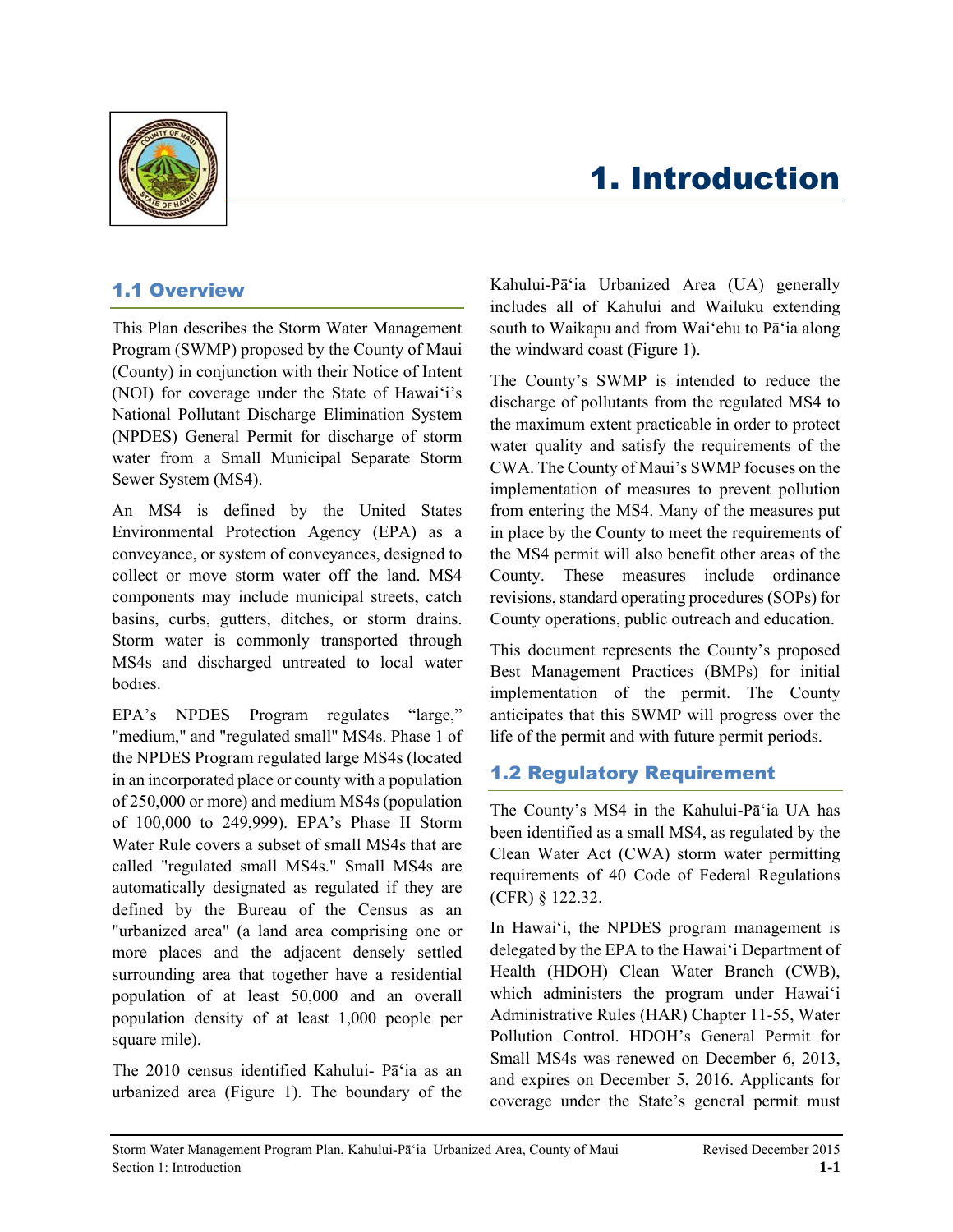meet the requirements of Appendices A and K of HAR Chapter 11-55.

# 1.3 Hawai'i General Permit Requirements

This SWMP Plan is intended as a guide for the County's protection of storm water quality through the reduction of pollutant discharge while balancing the different uses and demands of the community. The State's General Permit requires the SWMP to include the six control measures identified below with implementation dates and rationales for each measure:

#### *(1) Public Education and Outreach*

Develop and implement a public education program to distribute educational materials to users of the permittee's small municipal separate storm sewer system or equivalent outreach activities.

#### *(2) Public Involvement/Participation*

Include users of the permittee's small municipal separate storm sewer system in developing, implementing, and reviewing the storm water management plan.

#### *(3) Illicit Discharge Detection and Elimination*

Develop, implement, and enforce a program to detect and eliminate illicit discharges.

#### *(4) Construction Site Runoff Control*

Develop, implement, and enforce a program to reduce pollutants in storm water runoff entering the permittee's small municipal separate storm sewer system from construction activities disturbing one acre or more, including construction activities less than one acre that are part of a larger common plan of development or sale that would disturb one acre or more.

#### *(5) Post-Construction Storm Water Management in New Development and Redevelopment*

Develop, implement, and enforce a program to reduce pollutants in storm water runoff entering the permittee's small municipal separate storm sewer system from new development and redevelopment projects that disturb greater than or equal to one acre, including construction sites less than one acre that are part of a larger common plan of development or sale that would disturb one acre or more.

#### *(6) Pollution Prevention/Good Housekeeping*

Develop, implement, and enforce an operation and maintenance program to prevent and reduce storm water pollution from activities, including but not limited to, park and open space maintenance, fleet and building maintenance, new construction and land disturbances, and storm water system maintenance.

# 1.4 Measurement of Program **Effectiveness**

For each of the above six control measures, the permittee must also develop measurable goals to gauge permit compliance and program effectiveness. Measurable goals are to be selected using an integrated approach that fully addresses the requirements and intent of the control measure.

According to the  $EPA<sup>1</sup>$ , "maximum extent practicable is a standard that establishes the level of pollutant reductions that MS4 operators must achieve through implementation of a storm water management program." The EPA allows that the strategies appropriate for each regulated MS4 will depend on unique local hydrologic, geologic, and water quality concerns. They recommend that permittees determine appropriate BMPs to satisfy each of the control measures through an evaluative process. BMPs should be adjusted to adapt to conditions and BMP effectiveness. Ultimately, successive iterations of the mix of BMPs and

l

<sup>&</sup>lt;sup>1</sup> EPA Measurable Goals Guidance for Phase II Small MS4s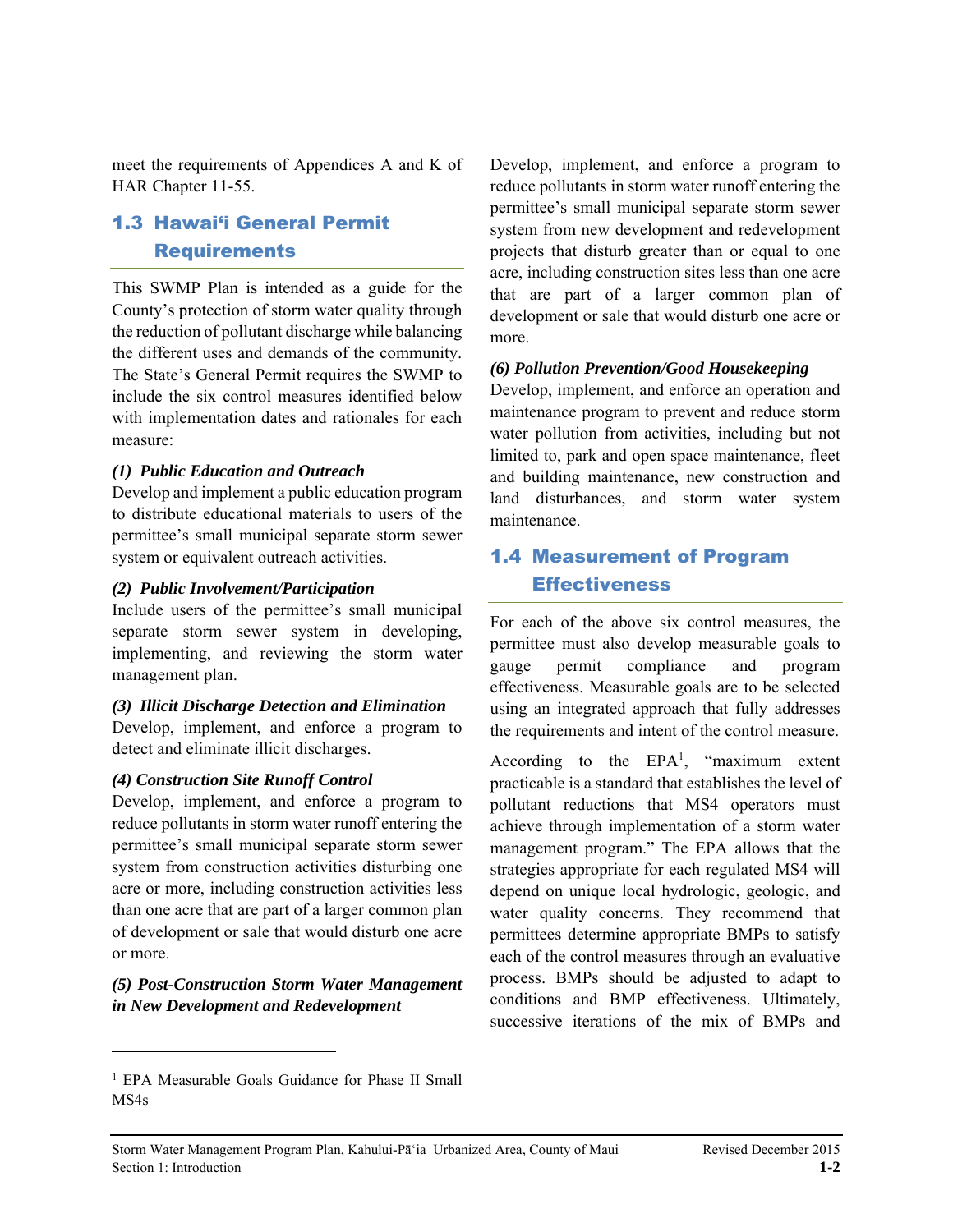measurable goals should be made to achieve the objective of meeting water quality standards. If, after implementing the control measures, water quality is impaired due to discharges from the MS4, the permittee must expand or refine their BMPs.

This SWMP Plan contains a discussion of actions and BMPs proposed under each of the six control measures. Following each section of the SWMP Plan is a table with a proposed development and implementation schedule, and the quantifiable goal for each item. Per recommendation of EPA/DOH, the action calendar is aligned with the DOH reporting calendar. While the State's General Permit expires in December 2016, the County has programmed initial permit tasks to the end of 2017, assuming that the UA will continue to be subject to an MS4 permit.

The County has many storm water BMPs already in place; however, others are prompted by the new permit requirement. Because the County will be developing, implementing and/or documenting many of the actions for the first time, they have proposed to phase the development and implementation of some of the measures over a period of three years. The County believes that they will be able to better "fine-tune" their program after gathering data following development and implementation of these initial measures.

## 1.5 Reporting Requirements

This SWMP Plan outlines the activities to be performed and tracked during the permit period and was effective upon submittal to the HDOH. The Hawai'i General Permit reporting requirements are as follows:

The submittal of the annual report by the permittee shall be postmarked or received by the HDOH by the twenty-eighth day of January of the following year. The annual report shall cover each calendar year during the term of this permit and include the following:

- Status of compliance with conditions of the permit;
- Assessment of the storm water management plan, including progress towards implementing each control measure and achieving goals;
- Modifications made to the storm water management plan and implementation schedule during the calendar year, including justifications;
- Summary of the storm water management activities planned to be undertaken during the next calendar year; and
- Major modifications made to the permittee's small municipal separate storm sewer system, including but not limited to, addition and removal of outfalls, drainage lines, and treatment facilities.

## 1.6 Modification of the SWMP Plan

The State's General Permit states that significant modifications to this Plan that would result in a major reduction of the overall scope or level of effort or both of the SWMP must be made for cause and in compliance with 40 CFR §122.62 and 40 CFR Part 124. The permittee must report in writing any proposed significant modification to the Director of Health for approval at least thirty days prior to the initiation date of the modification.

Other modifications to the SWMP shall be reported and justified by the permittee in the annual report for the year in which the modification was made.

In a program assessment report provided January 12, 2015, an EPA/HDOH Technical Program Assessment Team suggested several areas of improvement for the SWMP. Recommendations for each control measure have been incorporated into the SWMP, as described in revisions to the SWMP Plan. These modifications do not result in any reduction in the overall scope or level of effort of the SWMP; rather, they serve to clarify and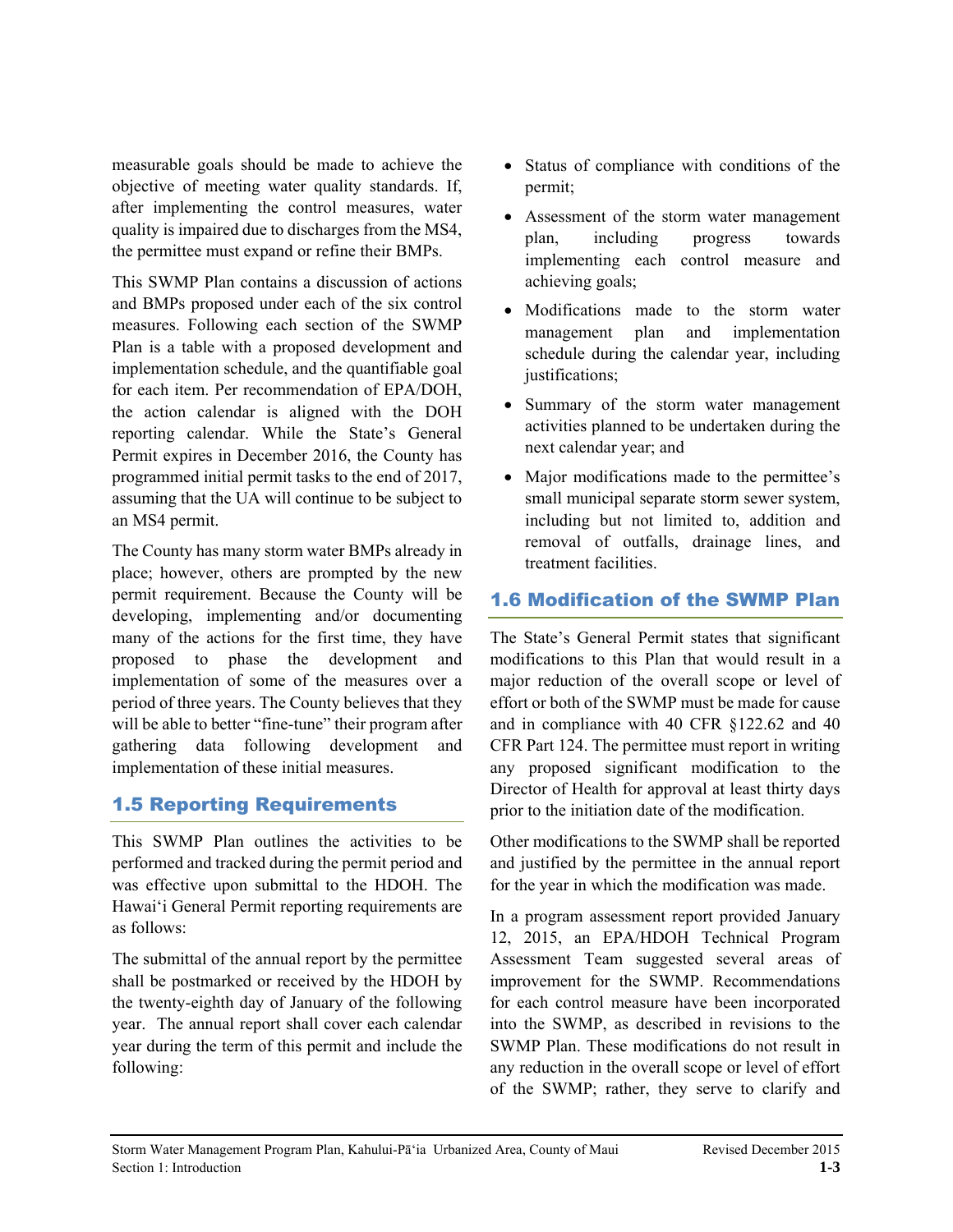provide additional information on the County's existing programs or, in a few cases, increase the scope of the SWMP.

# 1.7 Roles and Responsibilities of County Departments

The County's Department of Public Works (DPW) is the designated applicant, will administer the County's MS4 SWMP, and is responsible for the preparation of this Plan. Day-to-day program management is currently the role a DPW Engineering Division Project Engineer. The County is considering a variety of organizational options, including establishing a separate storm water division within DPW.

A comprehensive SWMP will be possible only through the cooperative efforts of all departments within the COM. DPW is the primary contact for the MS4 SWMP and will coordinate program activities with other County departments.

In development of the SWMP, DPW held two meetings of a "storm water steering committee" that included all County department directors or their representatives. DPW continues to work with this group to develop and implement the program. DPW regularly updates the Mayor and County Council on the SWMP and program resource needs, and has strong support from the Mayor and County executives.

The roles and missions of key County departments are described below:

*Department of Environmental Management (DEM):* To protect the public's health, safety, property, and environment by developing and operating the County's solid waste and wastewater infrastructure.

*Department of Fire and Public Safety (DFPS):* To protect and preserve life, environment, and property.

*Department of Housing and Human Concerns (DHHC):* To support and enhance the social wellbeing of the citizens of Maui County.

*Department of Management (DOM):* To serve as the principal management aide to the Mayor. Responsibilities include coordination of the Geographic Analysis and Cartographic Services (GACS) Division and Information Technology Services Division.

*Department of Transportation (DOT):* To facilitate the rapid, safe, and economical movement of people and goods in Maui County.

*Department of Parks and Recreation (DPR):* To provide safe, satisfying and cost effective recreational opportunities for the residents of and visitors to Maui County.

*Department of Planning (DP):* To manage growth in a sustainable manner that balances the County's economy, culture and environment.

*Department of Public Works (DPW):* To protect the public's health, safety, property and environment by developing and operating the County's infrastructure and administering its building codes.

*Department of Water Supply (DWS):* To provide clean water efficiently.

*Maui Police Department (MPD):* To protect community safety through law enforcement.

Appendix A contains a "Responsibility Matrix" that defines department roles and responsibilities for the SWMP. The Responsibility Matrix will be updated if reorganization occurs.

Because this is a new program, the County will need to develop a program management structure that allows the SWMP to be effectively carried out. Funding and staffing needs will be evaluated to assess additional resources needed to manage and enforce the program.